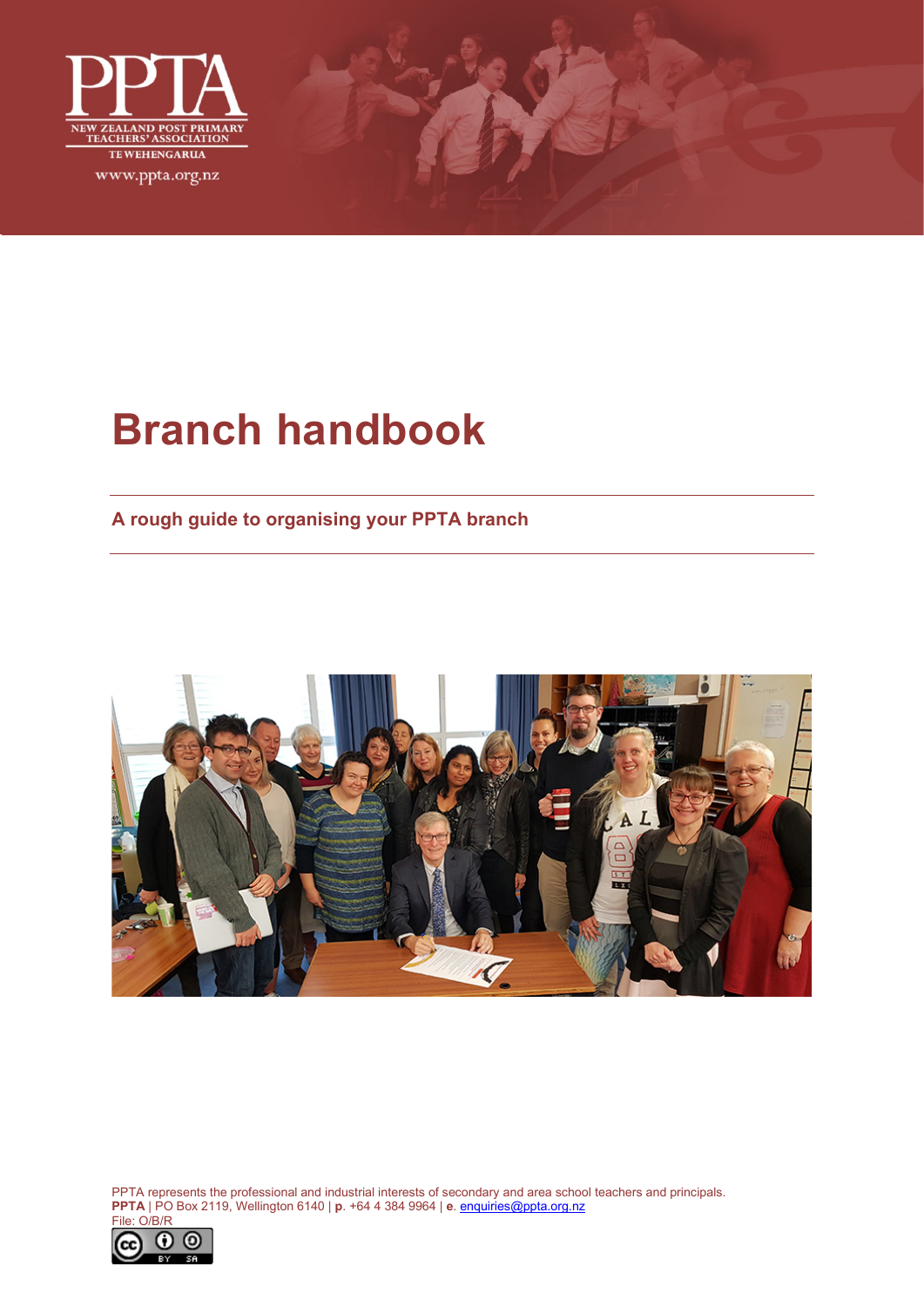# <span id="page-1-0"></span>**Contents**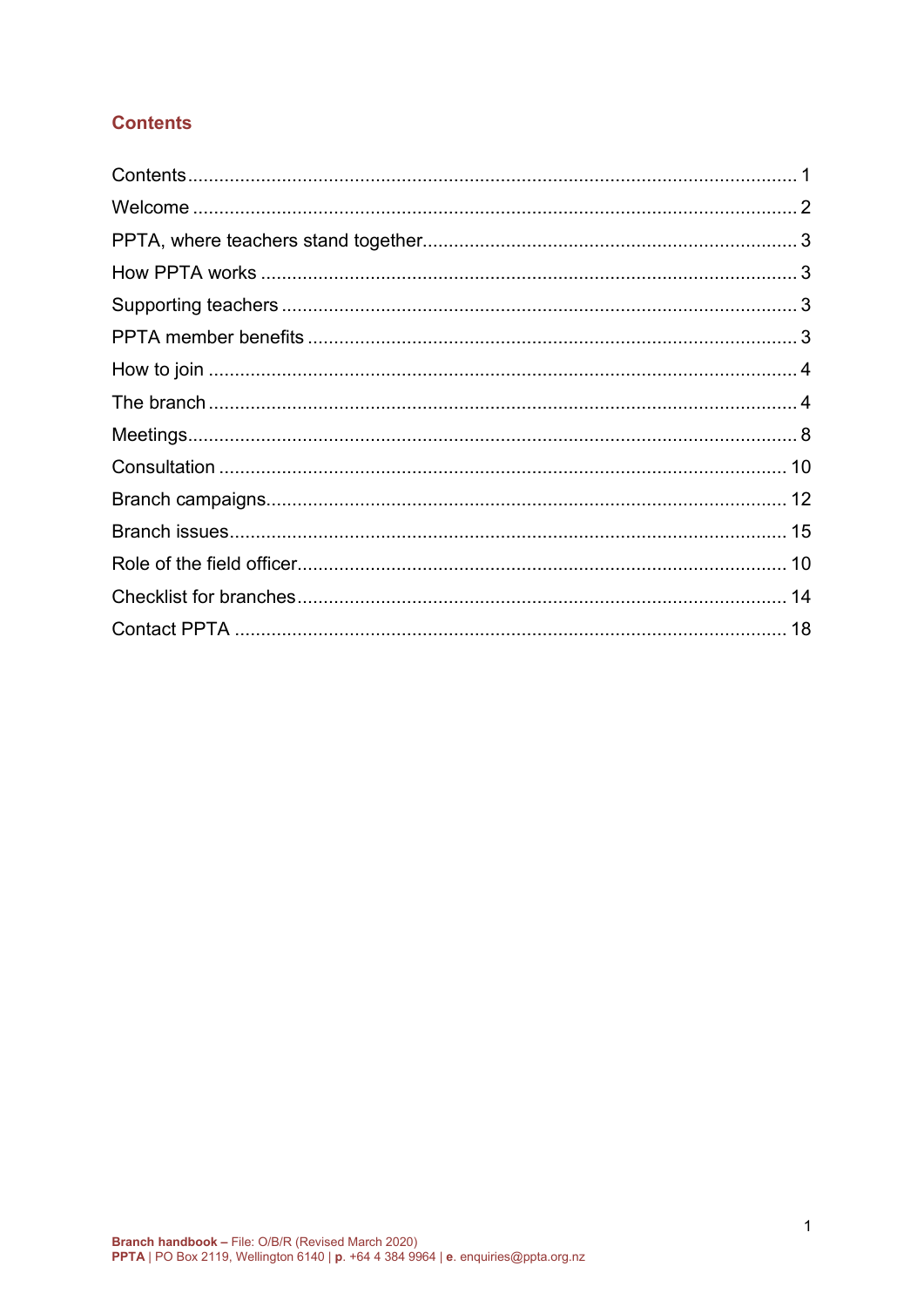### <span id="page-2-0"></span>**Welcome: Nau mai haere mai**

Thank you for taking on the position of being a branch representative at your school.

PPTA Te Wehengarua representatives are at the heart of how we work. They are elected by members in their school and are the first point of contact for information and advice. PPTA Te Wehengarua is here to support you in this key role.

This handbook provides you with information that you will find helpful in carrying out your work as a branch representative.

The information in this document is a quick reference only; more detailed information is available at ppta.org.nz or by contacting your local PPTA office.

It is with great pleasure that we introduce you to the branch handbook.

**Michael Stevenson Melanie Webber**<br> **General Secretary Melanie Webber General Secretary** 

Mu Wham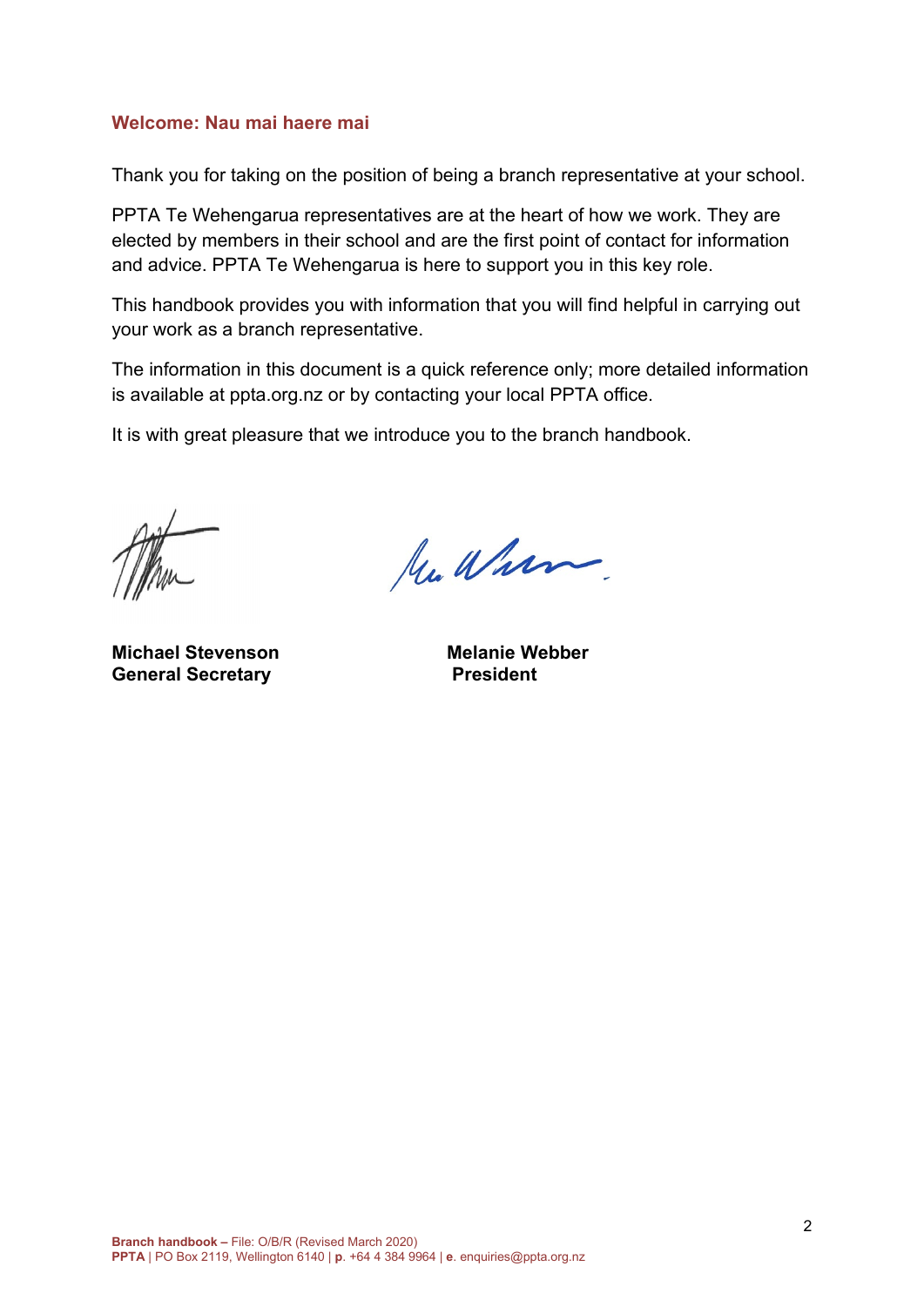### <span id="page-3-0"></span>**PPTA, where teachers stand together**

The Post Primary Teachers' Association Te Wehengarua is the professional body and union representing secondary teachers.

We work together to support teachers and advance public education in New Zealand.

### <span id="page-3-1"></span>**How PPTA works**

PPTA is the voice of secondary teachers, with over 19,500 members in more than 570 branches. Each secondary, area school and technology centre has its own PPTA branch in one of 24 regions. Regions are represented on a national executive and at annual conference.

PPTA's executive and its Māori partner, Te Huarahi Māori Motuhake, are elected bodies that work for members nationally.

There are also networks for women, Pasifika teachers, new teachers, principals, deputy principals, assistant principals, LGBTIQ+ teachers and other groups.

PPTA's annual conference is the forum where members debate and construct major policies.

### <span id="page-3-2"></span>**Supporting teachers**

PPTA provides advice, guidance and advocacy about members' conditions of employment. Members enjoy the following benefits:

### <span id="page-3-3"></span>**PPTA member benefits**

- o National collective agreements that guarantee pay and conditions
- o Professional and legal advice and advocacy, and representation to help resolve employment problems
- o Professional development, including delegate training and employment relations education
- o Professional networks where you can take part in decision-making, debate crucial education issues, and influence professional issues at a national level
- o Accommodation, rental car, banking, retail, health and travel insurance discounts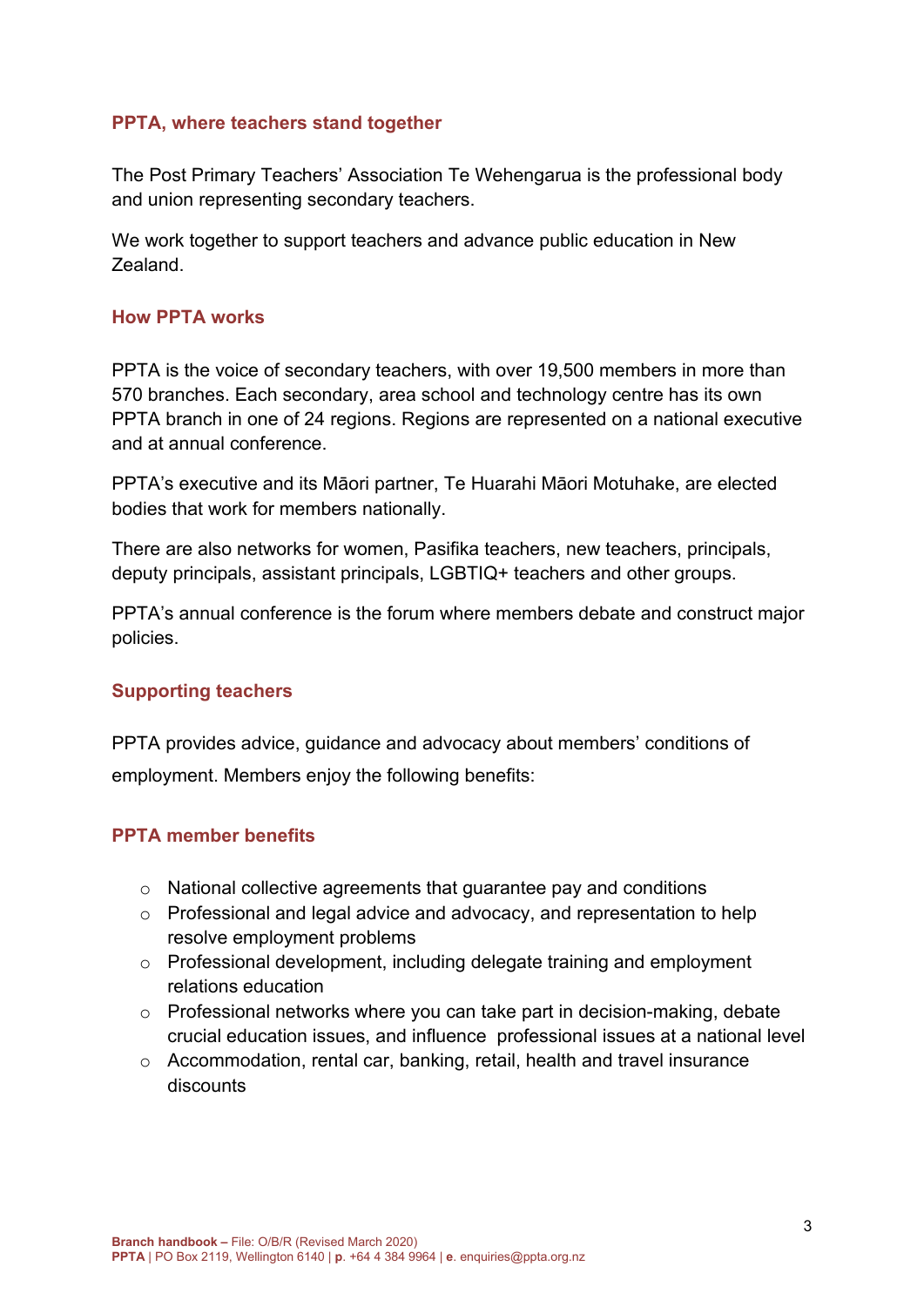### <span id="page-4-0"></span>**How to join**

Teachers can join online at ppta.org.nz or get a membership form from your branch chair or local field office.

# <span id="page-4-1"></span>**The branch**

### **The role of the branch**

There is a PPTA branch in each school, which means you and other branch representatives are the main point of contact for most members.

Regional officers, the national executive and branch representatives have a role representing members and the interests of education generally.

Your work is vital in developing the interest, participation, enthusiasm and determination of our members - which is the strength of the PPTA.

It is your role to send information about your members' aspirations and what is happening in schools to the PPTA, and for members to receive the information and assistance in their working lives to which they are entitled.

Branches and branch representatives have a responsibility to:

- o Monitor conditions within the school, including compliance with the relevant collective agreement
- o Make sure members who have problems receive assistance where appropriate
- o Recruit non-members
- o Implement PPTA policy in the school
- o Keep in touch with their PPTA regional team
- o Let the executive and the region know your branch's views
- o Make sure you pass on information from PPTA to your members
- o Elect branch representatives including a branch chair

### **The roles in the branch**

Many branches are now led by an elected collective of branch representatives, among whom tasks are shared out as they arise. The size of the branch will determine the number involved in branch leadership. Each branch is autonomous and has access to funds from their region.

Traditional branch positions include the chair, secretary, treasurer, and various representative roles.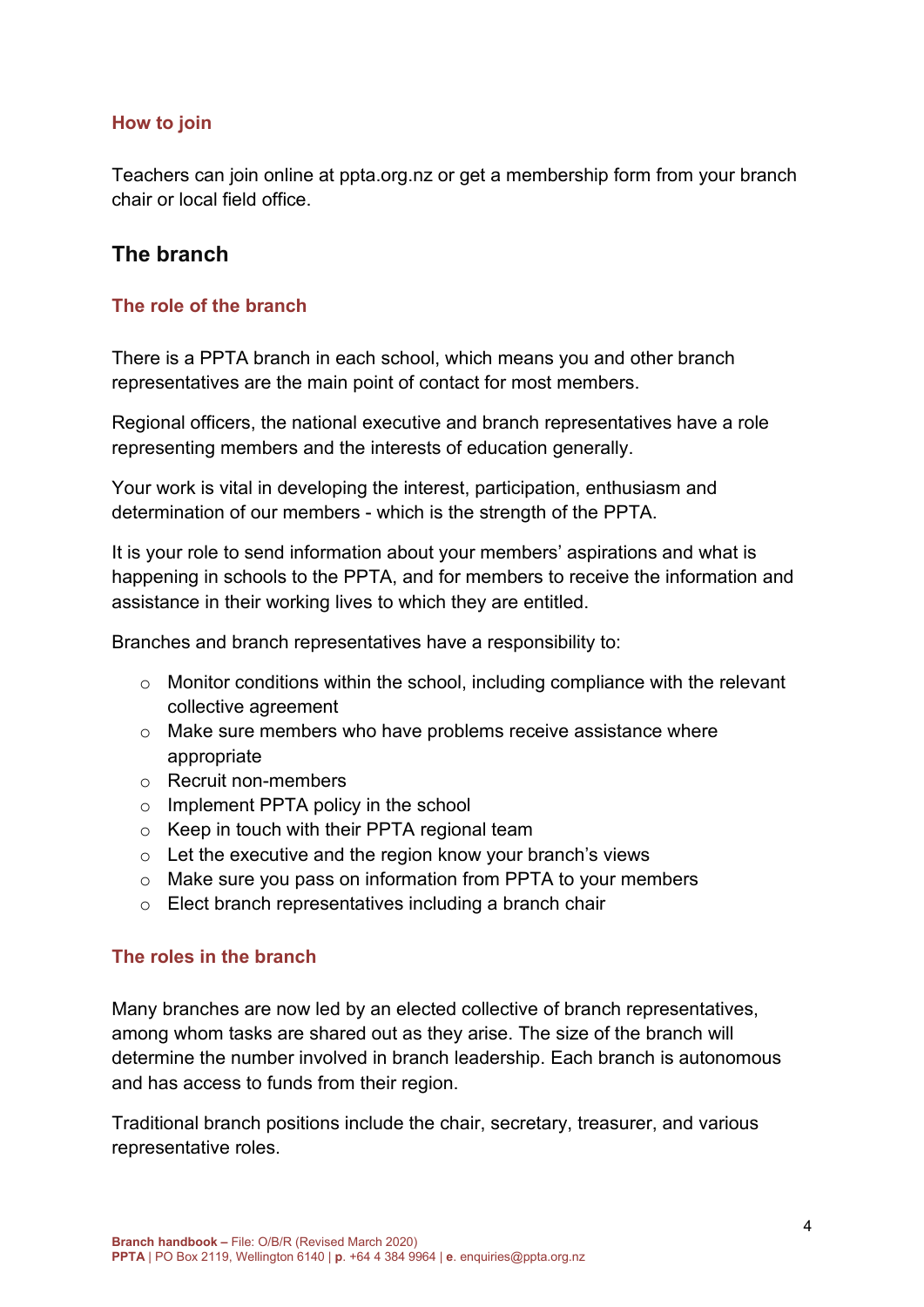### **What does a branch chair do?**

The branch chair should be a person who has the trust and confidence of members. The role can involve considerable interaction with school leaders. Some schools give branch chairs non-contact time to do the role.

Branch chairs

- o Chair branch meetings
- o Take a leadership role to help resolve or raise workplace issues on behalf of members
- o Lead branch delegations to the principal and board of trustees
- o Communicate with the regional chair, the executive member and the local PPTA field office
- o Contact and involve the wider PPTA (field officer, regional chair, executive member, national office) when situations warrant their involvement
- o Help members resolve employment problems, including contacting the field officer if advice and/or representation is needed
- o Monitor membership levels and recruit non-members
- o Become familiar with the terms and conditions of the collective agreement, and always seek advice from the field officer if unsure
- $\circ$  Have a reasonable understanding of the PPTA constitution, in particular rules 5-20 relating to membership and branches, and the code of ethics.
- o Become aware of key PPTA dates
- o Make sure there is branch representation at regional meetings
- o Make sure all branch members attend paid union meetings
- $\circ$  Liaise with the field officer regarding branch visits

### **What does a branch secretary do?**

The secretary is a crucial role in the efficient running of the branch.

The branch secretary

- o Keeps minutes of all branch and committee meetings (to record motions carried and action points to complete)
- o Receives and distributes communications, including email newsletters and the PPTA News
- o Completes branch membership returns and notifies changes to membership during the year.
- $\circ$  Is the branch returning officer (except for the election of branch secretary) and must ensure that voting procedures for all PPTA elections are carried out impeccably
- $\circ$  Liaises with the field office and regional team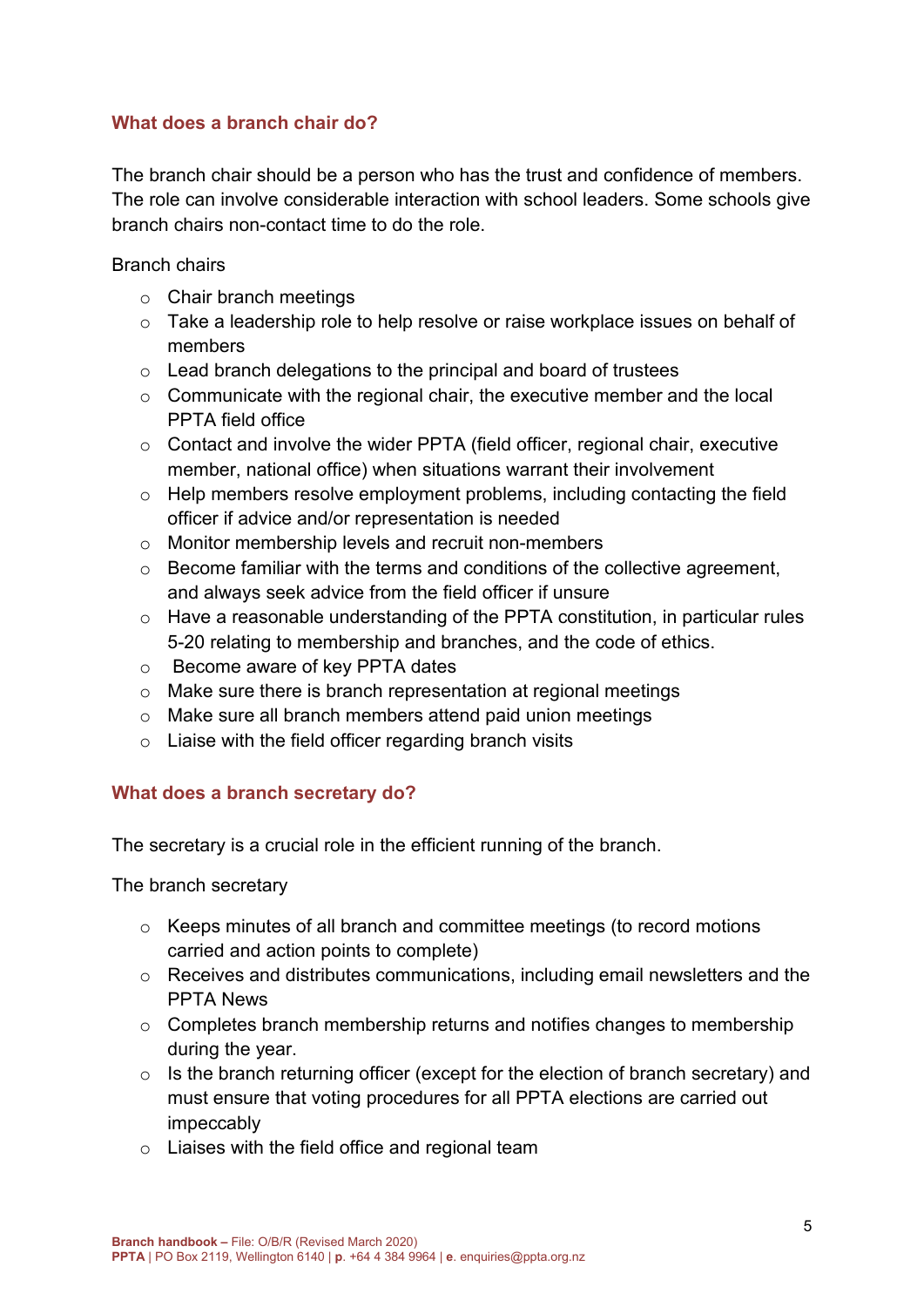### **What does a branch treasurer do?**

Branch treasurers are responsible for ensuring that a simple and accurate record is kept of how money is used.

They make sure spending is planned and that decisions about spending branch funds are made in a democratic way and are recorded in the committee minutes.

PPTA funds should be used only for matters which advance the constitutional objectives of the association.

Some branches have moved to having branch funds managed centrally through their regional committee. This reduces the workload associated with the treasurer's role.

### **What does a branch representative do?**

Branch representatives are an important link in PPTA's networks. These include women's, men's, rainbow, NETs, Pasifika the Te reo a rohe representatives among others.

This person should be the point of contact for teachers in these networks who have questions about conditions of service, and should encourage staff to join, particularly part-timers.

They should distribute information provided by PPTA officers, for example the women's officer and the regional women's co-ordinator, and should ensure that branch members have opportunities to discuss matters of particular relevance to them and a means of expressing their views.

### **What does a health and safety representative do?**

Health and safety representatives advocate for members in matters relating to health and safety, including monitoring and investigating. They are entitled to two days paid leave every year for training.

Health and safety representatives should advise their field office when they are elected so the office can arrange training.

### **Union delegate time**

A change to the Employment Relations Act means that union delegates are now entitled to reasonable paid time undertaking union activities. Appropriate time during the normal working hours must now be provided for elected PPTA branch officers or delegates to undertake their union duties.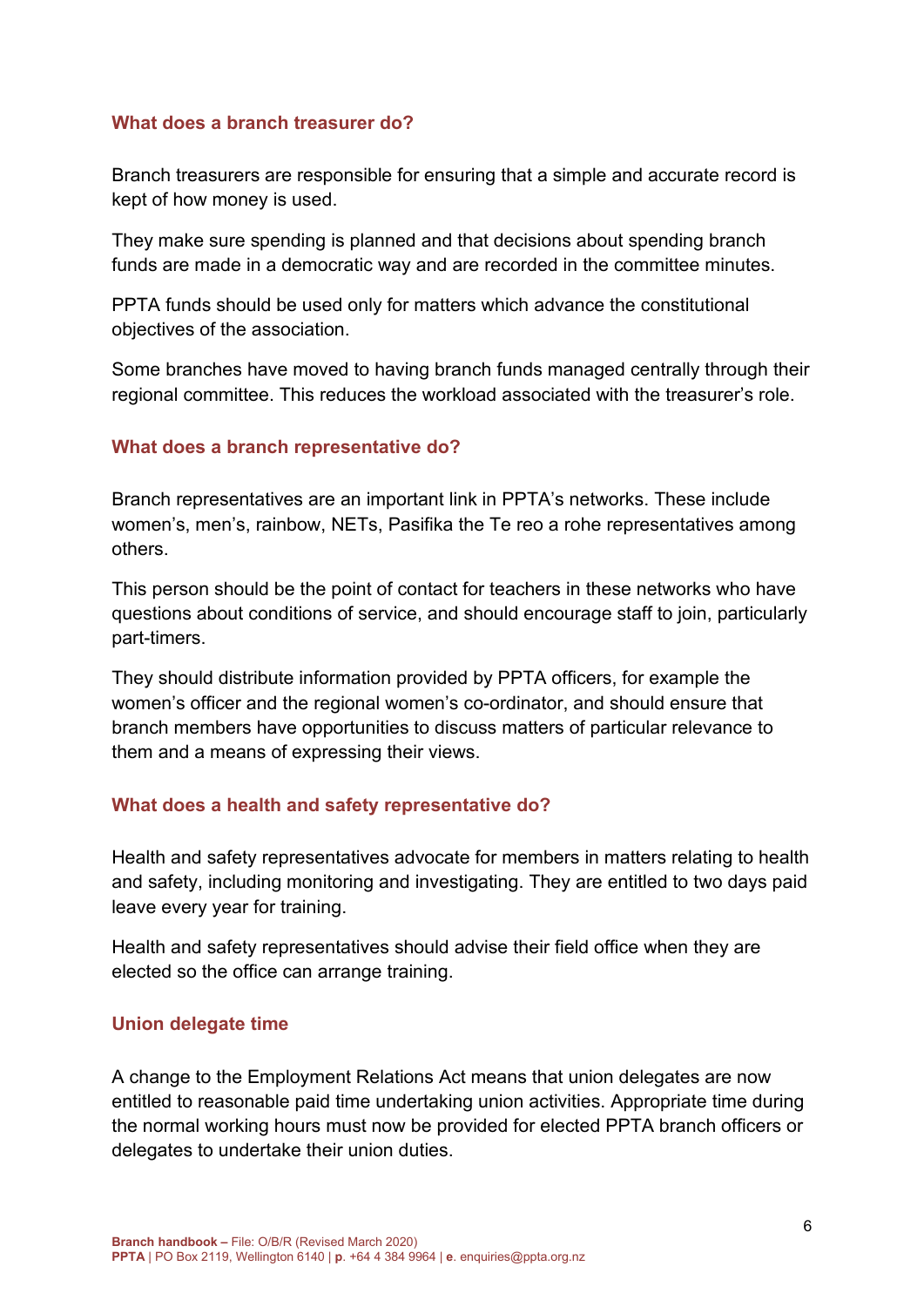Information and guidance for branch delegates about this can be found on the PPTA website under 'Union delegate time.'

# **Recruitment**

Recruiting new members is one of the branch's most important responsibilities.

Here is a 10-step plan to assist with recruitment at the beginning of the year.

- 1. Get a staff list for the current year
- 2. Get a current PPTA branch member list. Lists will be sent to the branch in February or can be downloaded from the PPTA website (see following page)
- 3. Tick off the branch members on the staff list
- 4. Divide the names of teaching staff members who do not appear on the PPTA branch list among members of the branch committee
- 5. Members of the branch committee should then approach new staff members and check their membership status. Ensure any non-members are given a membership form, a copy of the Join PPTA brochure and information about membership benefits
- 6. Follow-up with people who have been given membership forms
- 7. Post the forms to PPTA national office promptly and keep a record of having sent them. A teacher is deemed to be a member at the time their signed membership form is received by a PPTA official (this includes the branch officers)
- 8. When having discussions with new staff members check that :
	- o They were offered the relevant collective agreement
	- o They have an appropriate letter of appointment.
	- o They were given information about applicable allowances.
	- o First year teachers have completed a salary assessment form and have their correct non-contact entitlements
- 9. If the letter of appointment states that the member is fixed term, visit *Appointments to Teachers in Secondary Schools* in the *Advice and Issues* section of the PPTA website to check whether the reason given is valid. If in doubt get in touch with your field officer
- 10.Keep new (and existing) members informed about:
	- o branch and regional meetings
	- o Mahi tika courses
	- o Branch officer training
	- o Health and safety courses
- 11.Congratulate yourself and your team on the efficient management of the branch.

Note: Repeat steps 5 to 10 above as and when required!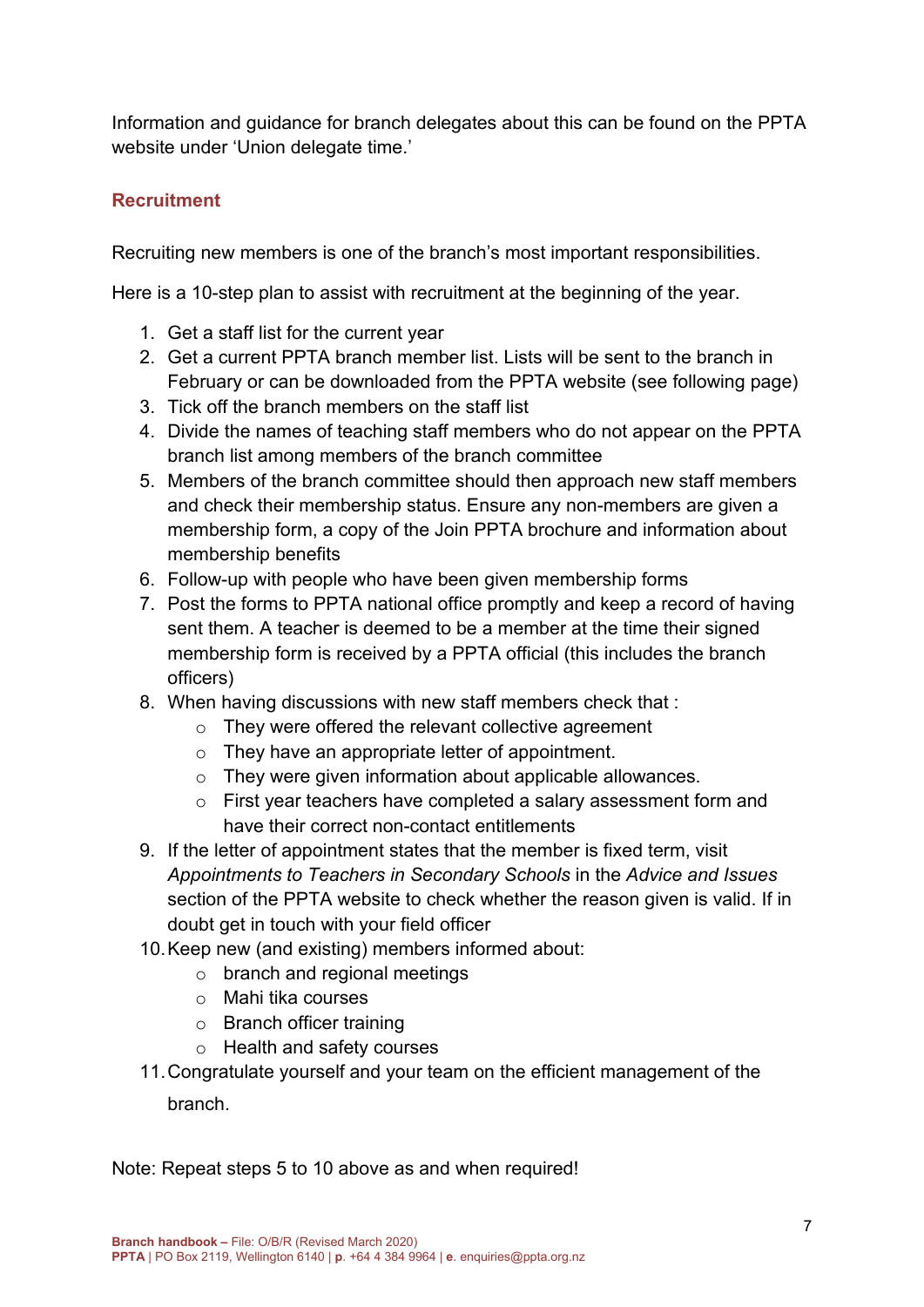### **How to access branch membership lists**

Branch officers can access a membership list for their branch by contacting their local field office or from the website.

Go to ppta.org.nz

To log in:

- o Your username is your email address or your MoE number (no zeros in front)
- o Your password is your MoE number (no zeros in front), unless you have changed it.

Change your password after you log in if it is still your MoE number

Click on *View branch lists*

# <span id="page-8-0"></span>**Meetings**

### **Branch meetings**

Branch meetings should be held at least once a term to discuss PPTA business and allow members to raise and discuss issues. Some branches have these scheduled as part of the school's meeting cycle. Additional meetings may be held to deal with urgent matters as they arise.

When raising issues with the principal or the board, it is important that the branch has given its authority to have those matters raised. Such authority comes from motions being passed in the branch meeting.

### **Meetings with the employer**

Meetings with the principal are an important part of this role. Motions passed from the branch meeting will often need to be relayed to the principal. Members may also request that the branch chair raise individual matters on their behalf, or accompany them to meetings.

The branch chair and the principal should have open and honest communication and not mislead the other. Good faith is fundamental to the employment relationship. This does not mean that agreement will always be reached.

Occasionally the branch chair will need to meet with the board of trustees. The requirements for good faith also apply to any communication to and from the board. It is advisable to make yourself known to the board chair.

When meeting with the employer it is good practice to: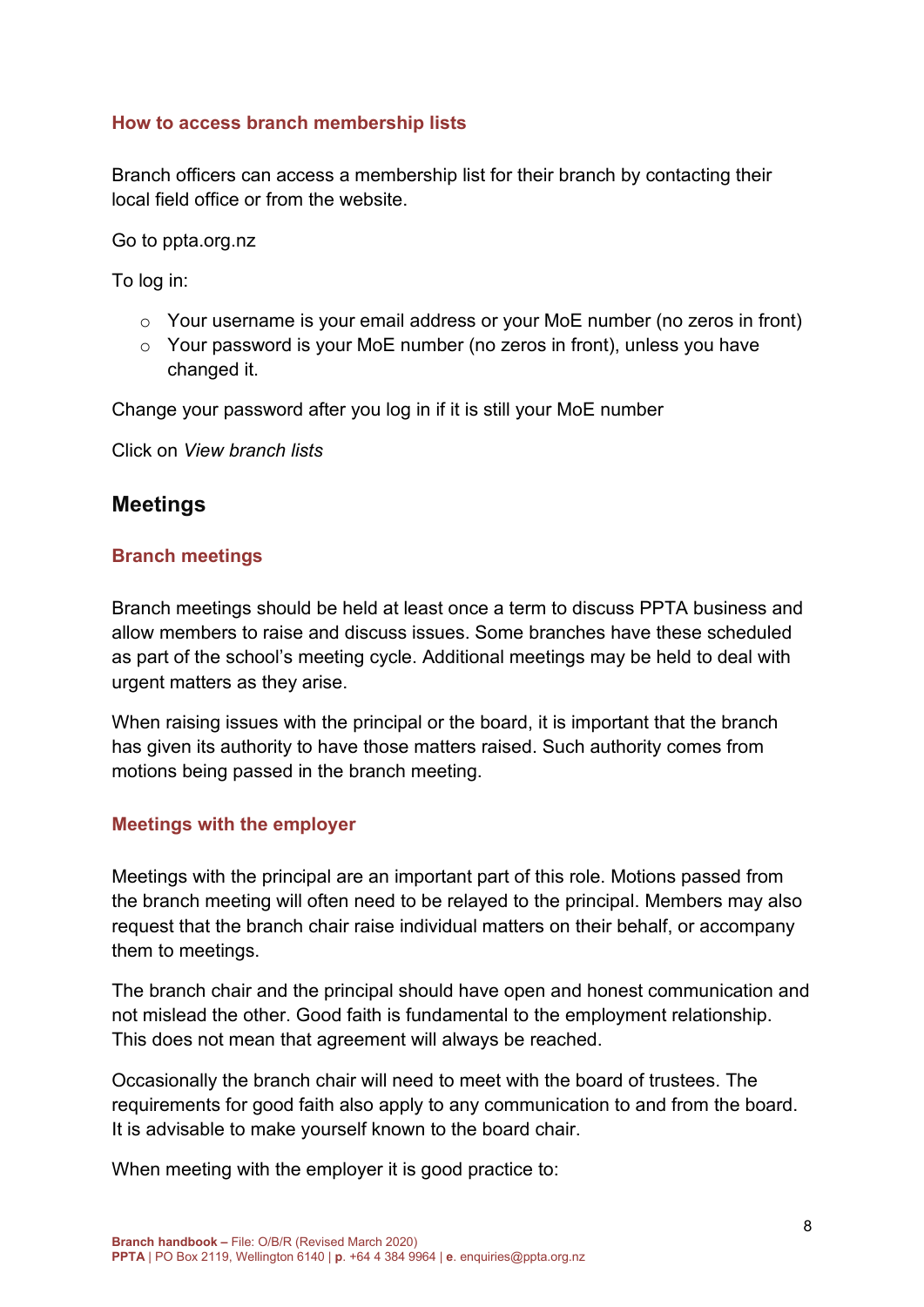- o Be well prepared, including doing any research
- o Decide on the make-up of the delegation
- $\circ$  Confirm the meeting time and agenda in advance of meeting, including notification of who will be attending
- o Keep minutes of matters discussed
- o Record any agreement reached
- $\circ$  Follow up with a letter to the principal confirming what was discussed and agreed to at the meeting
- o Report back to the branch

### **Tips on engaging with principals and the community**

- $\circ$  Keep it professional maintain a high standard
- $\circ$  Our principals are members too albeit under a different collective agreement
- $\circ$  Be open to dialogue; quote facts no need to apologise for a reasoned, evidence based stance
- $\circ$  Know when to seek help or advice from a field officer, regional chair/executive member, etc

## **Good faith**

Employers and employees are obliged to deal with each other fairly, reasonably and in good faith at all times. In broad terms, this means that both employers and employees must:

- o act honestly and openly
- $\circ$  raise issues in a fair and timely way
- $\circ$  be constructive and cooperative
- $\circ$  be proactive in providing each other with relevant information and consider all information provided
- o respond promptly and thoroughly to reasonable requests and concerns
- o keep an open mind, listen to each other
- $\circ$  treat each other respectfully

Good faith generally involves using practical common sense. Acting in good faith reduces the risk of conflict and problems. It is also a minimum requirement of the Employment Relations Act 2000.

### **Other meetings**

### **Regional meetings**

The branch needs to be represented at regional meetings.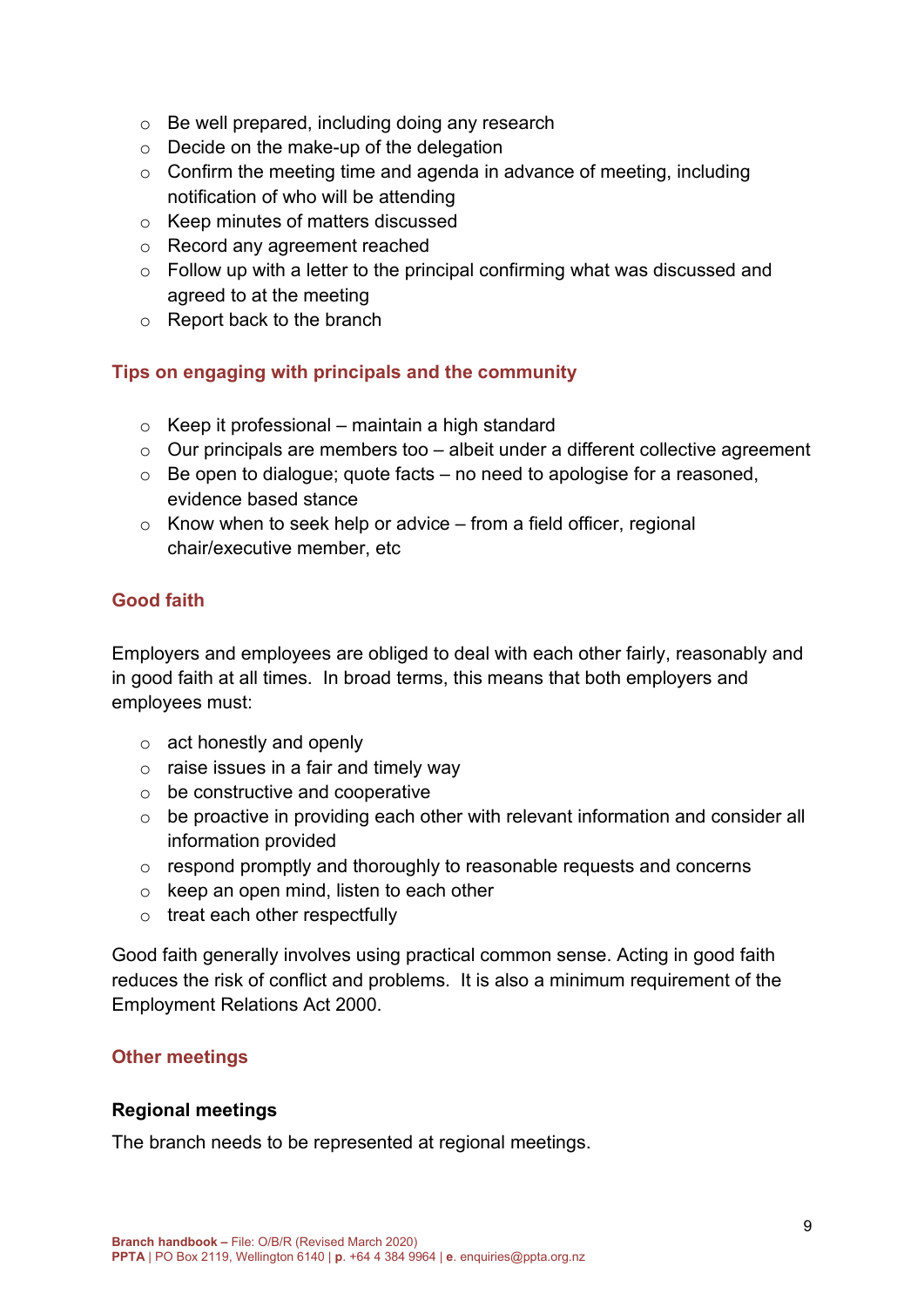### **Paid union meetings (PUMS)**

The branch chair has a responsibility to ensure members attend these and that a roll is taken, and a copy of the roll provided to the principal for payroll purposes.

### **Individual meetings**

The branch chair will, from time to time need to meet individually with members of the branch and with the field officer. When dealing with individual cases be mindful of issues of confidentiality.

### **Media contact**

Any contact with the media should be through the regional chair (for local issues) or through the PPTA president. If you are approached by a member of the media for comment on a particular situation, check first with your regional chair and national office before commenting.

### <span id="page-10-0"></span>**Consultation**

Consultation is about seeking the advice and opinions of others. It does not require full agreement, but must be more than prior notification. The initiator of consultation must provide enough information to allow meaningful discussion, and be willing to accommodate the views of the people consulted.

The collective agreements require that schools must consult with employees before making a number of staffing decisions. These include:

- o Distribution of units
- o Distribution of Middle Management Allowances (MMAs) and Senior Management Allowances (SMAs)
- $\circ$  Timetable policy (this includes non-contacts, class size and hours of work)
- o Surplus staffing

Refer to the *Collective Agreements* section of the PPTA website.

In addition, schools should consult with staff on policies and issues that affect their day to day employment.

### <span id="page-10-1"></span>**Role of the field officer**

The role of the field officer is to support members who require representation, as well as provide advice on employment rights and guidance for interpreting the collective agreements.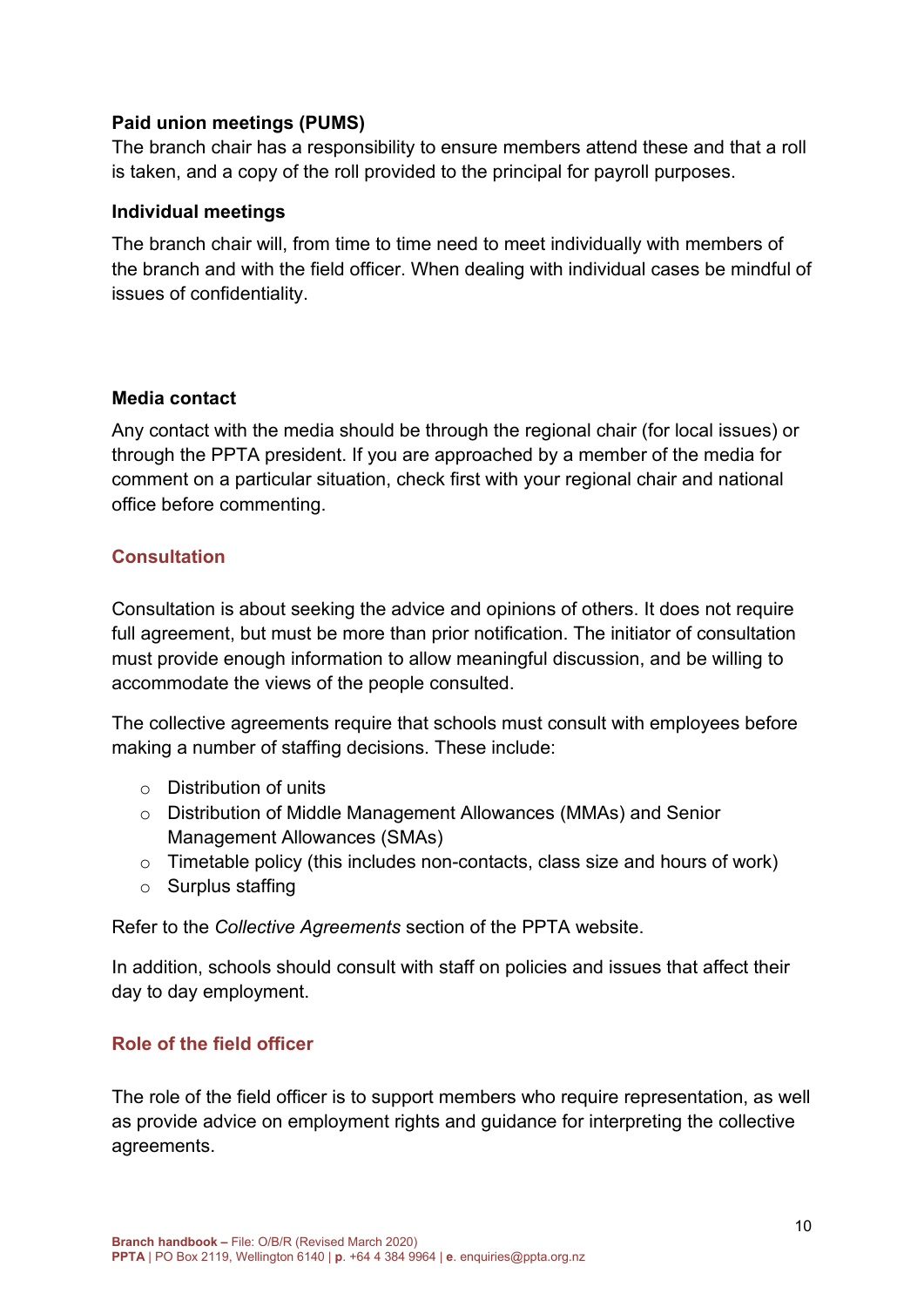The expectation is that branches should initially attempt to resolve disputes in the workplace.

It is advisable to call the field officer for complex issues including discipline, surplus staffing, competence, and disputes over the interpretation of the collective agreement and unresolved health and safety problems.

The field officer may also attend branch meetings if invited, provide advice around school policies and may also run seminars/workshops for branches about specific issues (e.g. surplus staffing or bullying).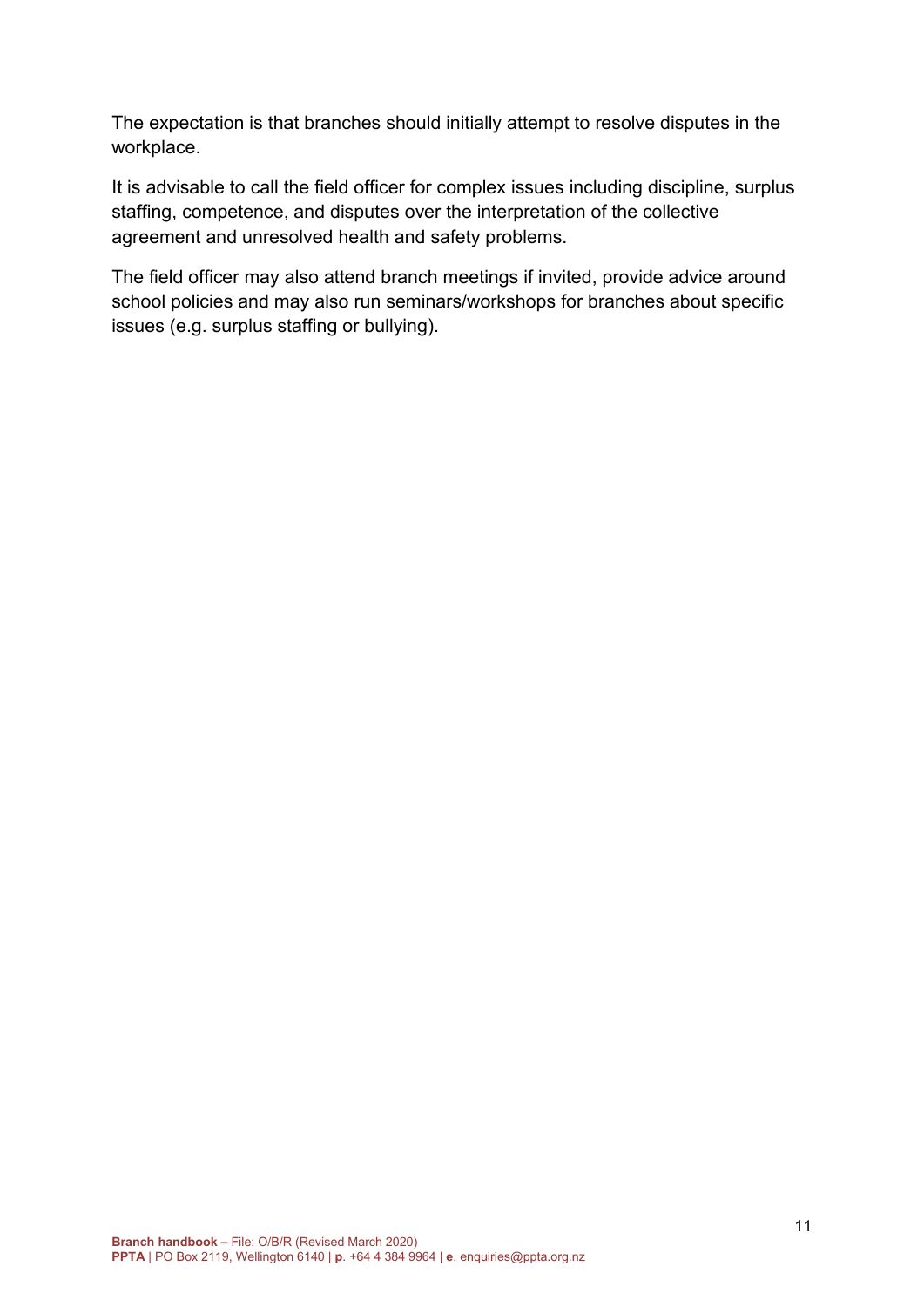# <span id="page-12-0"></span>**Branch campaigns**

The following is a model to help plan a campaign at branch level.

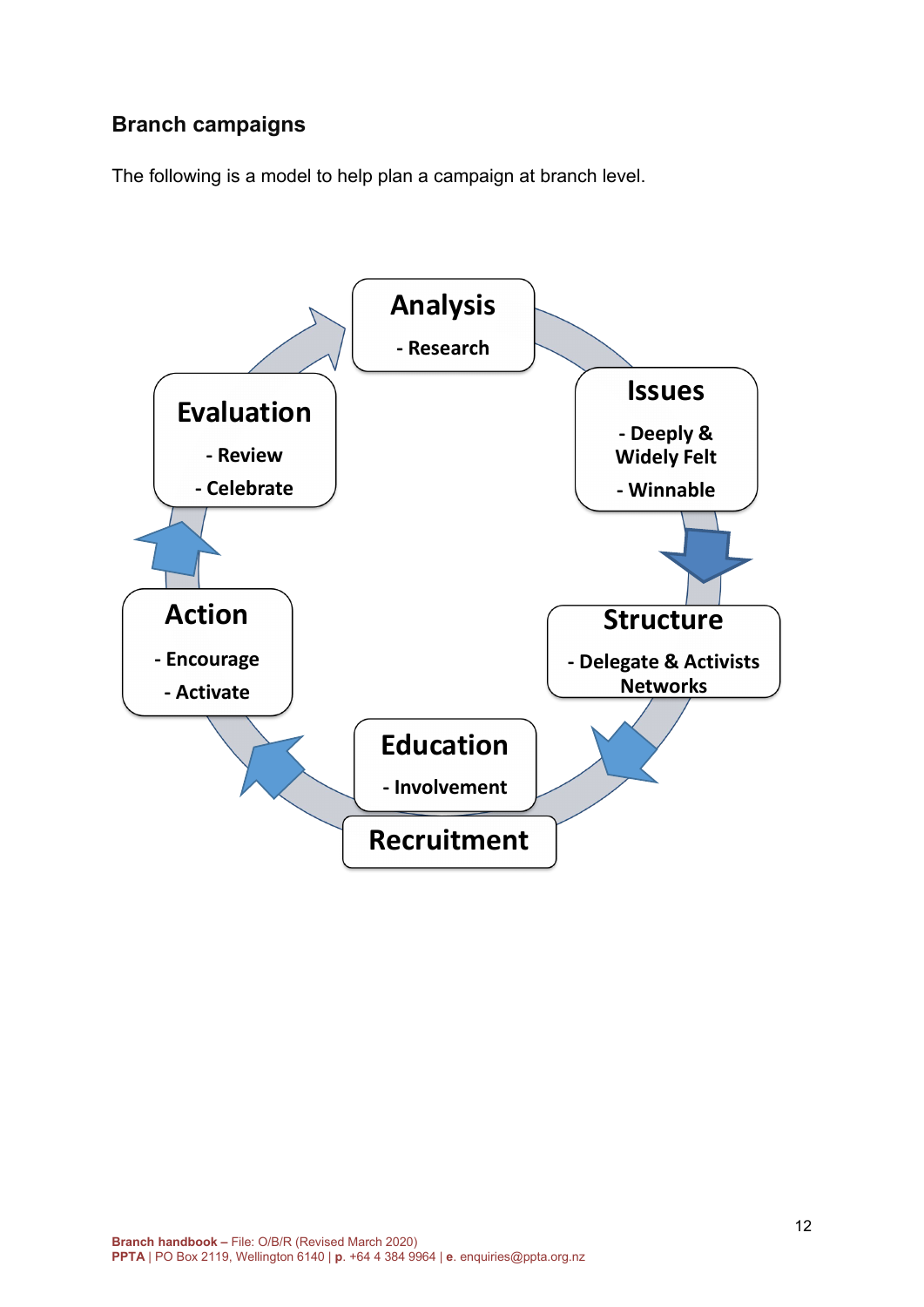# **Analysis**

- o Evaluate of data or information
- o Break down complex issues
- o Check the collective agreement, relevant law or school policy
- o What further information or support is needed?

#### **Issues**

- $\circ$  Is the issue widely held and deeply felt?
- $\circ$  Is it winnable, in part or in whole?

### **Structure**

- o What structures are in place within the school / branch that can be used in this action?
- o How will the region or national structures and networks be involved?

### **Education / Recruitment**

- $\circ$  Is everyone aware of the issue?
- o How are people going to be informed of the issues, actions, and possible solutions?
- o How will people be involved?
- $\circ$  In what ways will this be an opportunity to activate members and recruit nonmembers?

### **Determining the action**

- o What action is the branch comfortable taking?
- $\circ$  Who is willing to do what? By when?

### **Evaluation**

- o Review and follow-up what went well and where there are future opportunities for success
- $\circ$  If that action does not work, what are the next tasks or alternative action which can be taken to address this matter?

### **Celebrate your success as a branch!**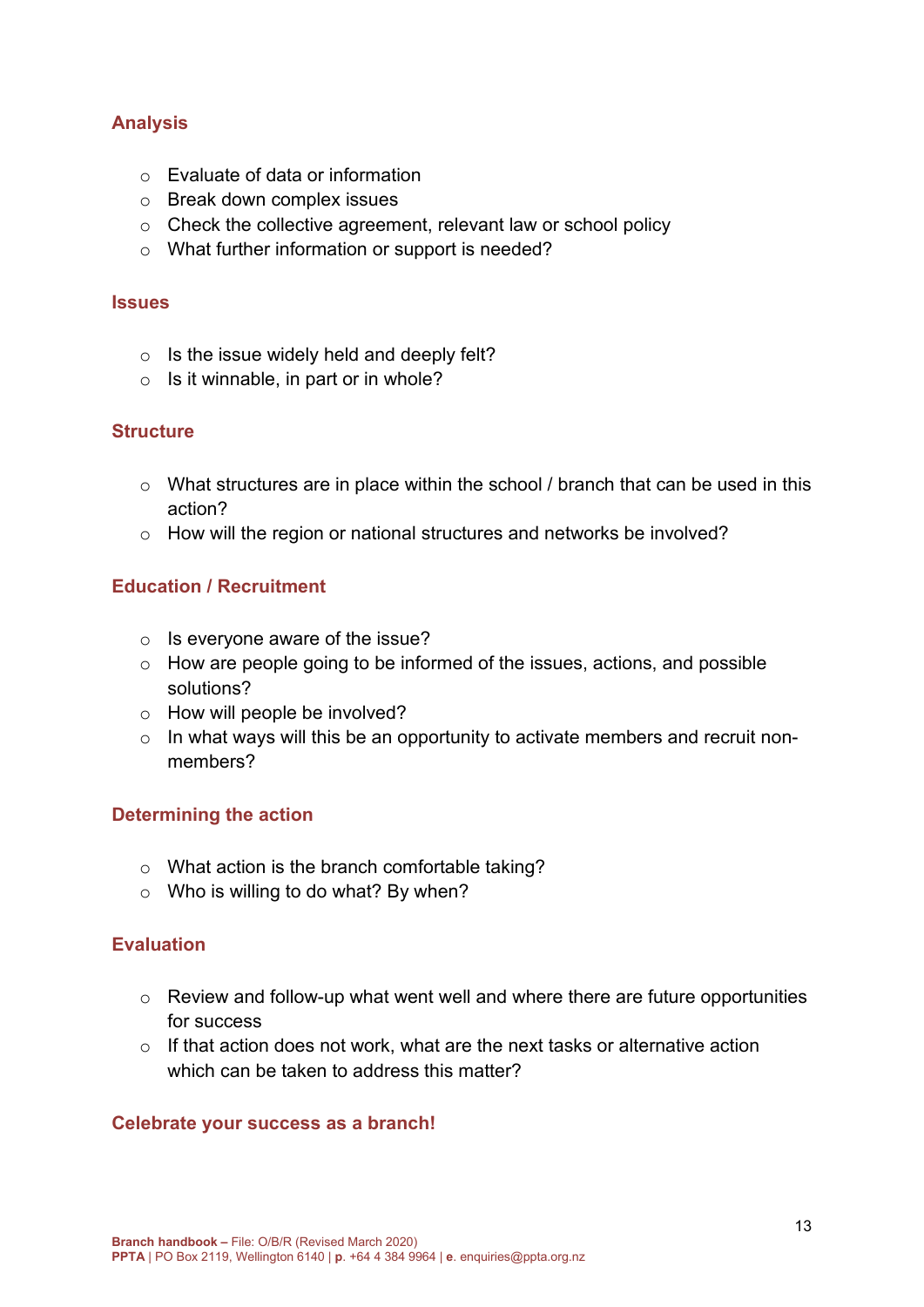# <span id="page-14-0"></span>**Checklist for branches**

### **Members**

- o Do you have a current branch list? How many members does your branch have?
- o What percentage of teaching staff are members? Is your density over 80%?
- o Are new staff and other non-members approached and encouraged to join?

### **Positions**

Does the branch have an active branch committee? Are people prepared to take leadership roles in the branch? Would they take on the roles of:

- o Chair
- o Secretary
- o Treasurer
- o New and establishing teachers (NETs) representative
- o Women's network representative
- o Rainbow network representative
- $\circ$  Te reo a rohe representative

### **Health and safety**

- $\circ$  Is there a health and safety committee?
- o Do you have trained health and safety representatives?

### **Finances**

- o Does the branch claim its annual capitation, or does it run its finances through regional accounts?
- o Does the branch have a bank account?

### **Meetings**

- o Does the branch meet at least once a term? Are meetings well attended?
- o Are branch meetings part of the school meeting cycle?
- o Is an agenda circulated prior to meetings? Are meeting procedures followed and minutes kept?
- o Does the branch chair/committee meet on a regular basis with the principal?
- o Do committee members attend board meetings?
- o Is the branch represented at regional meetings?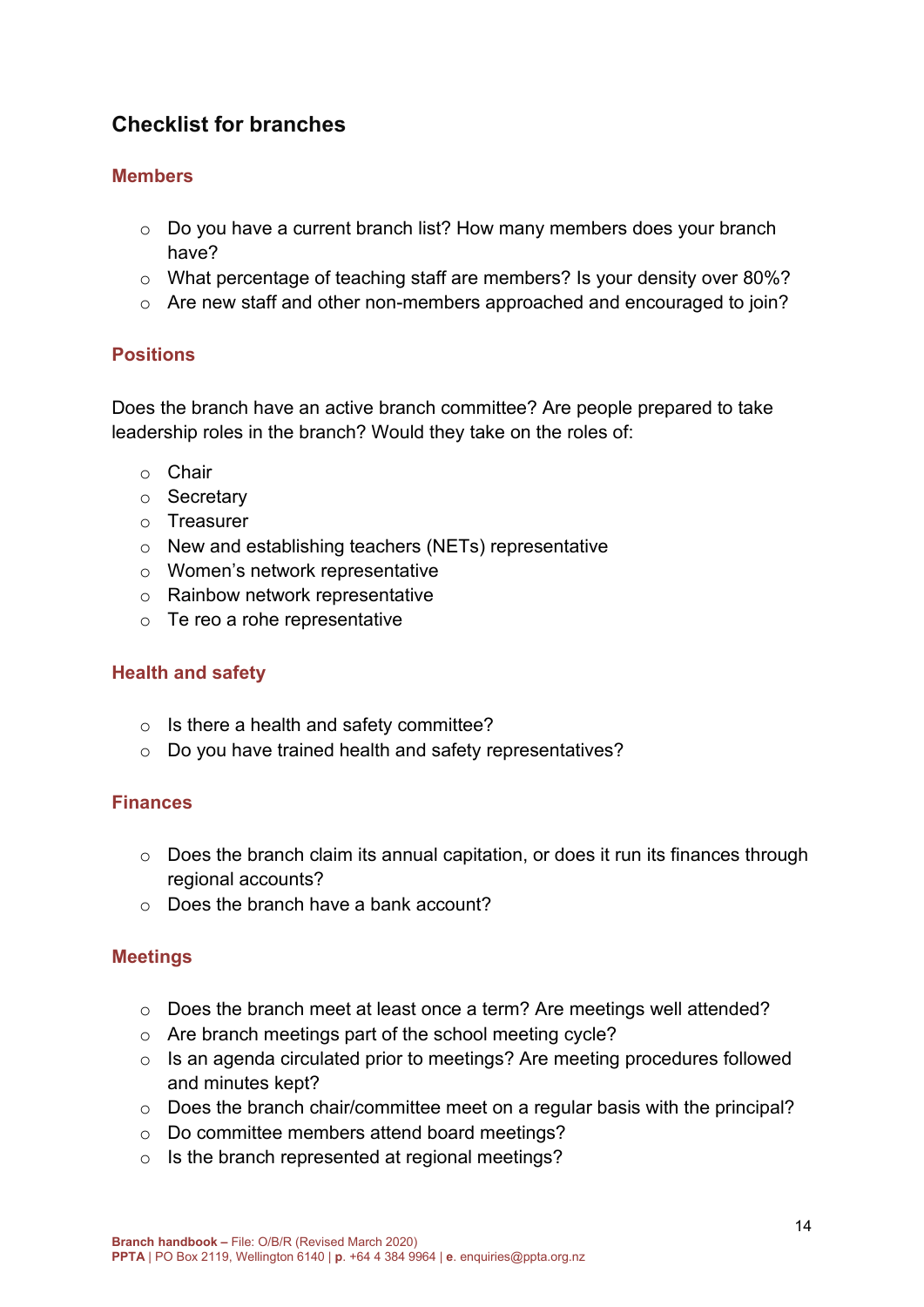## **Branch information and communications**

- How does the branch committee communicate with members? Is PPTA information displayed, publicised and discussed by members?
- Is there a PPTA notice board and a slot at staff briefing for PPTA updates and information?
- Does the branch respond in a timely manner to requests for information from the union, such as surveys and elections?
- Do branch officers feel confident finding relevant information when members need advice?
- Do the branch reps have constructive relationships with the principal and board?
- Do the field office and region have up to date contact records for branch officers?

# **Mahi Tika training**

- Does the branch send members to Mahi Tika and other training?
- How many members have completed:
	- o PCT (provisionally certificated teacher)
	- o Stage One
	- o Stage Two
	- o Stage Three
- Do you have an up to date calendar for this year's courses?

### <span id="page-15-0"></span>**Branch issues**

- o Does the branch monitor conditions of employment and respond to issues?
- $\circ$  Does your school have a timetable policy that complies with the collective agreement (CA)?
- o Are year 1 and 2 Provisionally Certificated Teachers receiving their correct non-contact entitlements?
- $\circ$  Do all other members have their correct entitlement of non-contact time?
- o Are MMAs allocated according to the provisions of the CA?
- o Are units allocated according to the provision of the CA?
- o How many members are on fixed term contracts? Do appointment letters for non-permanent staff meet the requirements of the CA and the Employment Relations Act?
- o Are members reimbursed as per the CA when attending school camps and call back days?
- $\circ$  Is the service increment widely publicised amongst the membership?
- o Are staff consulted about issues affecting them?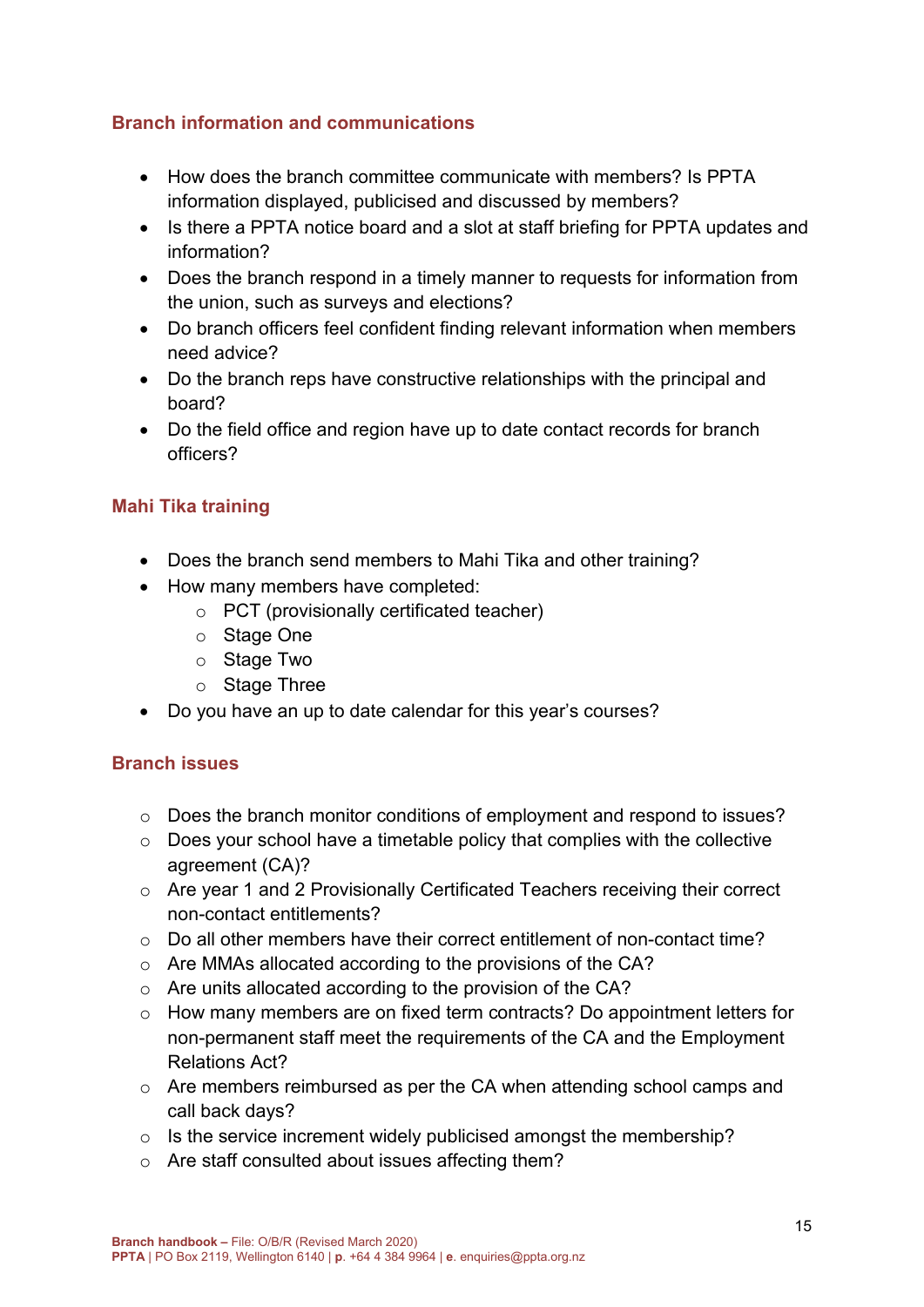## **Acronyms**

| Area Schools Teachers' Collective Agreement    |
|------------------------------------------------|
| <b>Advisory Officer (PPTA)</b>                 |
| <b>Board of Trustees</b>                       |
| <b>Collective Agreements</b>                   |
| <b>Curriculum and Pastoral Needs Analysis</b>  |
| <b>Field Officer</b>                           |
| Guaranteed Minimum Formula Staffing            |
| Health and Safety at Work Act                  |
| Ministry of Business Innovation and Employment |
| Network of Establishing Teachers               |
| New Zealand Teaching Council                   |
| Post Primary Teachers' Association             |
| <b>Paid Union Meeting</b>                      |
| <b>School Trustees Association</b>             |
| Secondary Teachers' Collective Agreement       |
|                                                |

### **Links**

| ppta.org.nz               |
|---------------------------|
| employment.govt.nz        |
| healthcareplus.org.nz     |
| gazette.education.govt.nz |
| education.govt.nz         |
| union.org.nz              |
| educationcouncil.org.nz   |
| worksafe.govt.nz          |
|                           |

## **Useful tool kits at ppta.org.nz**

Search for

- o Education change management tool kit
- o It's About Time time table tool kit
- o Professional Learning and Development tool kit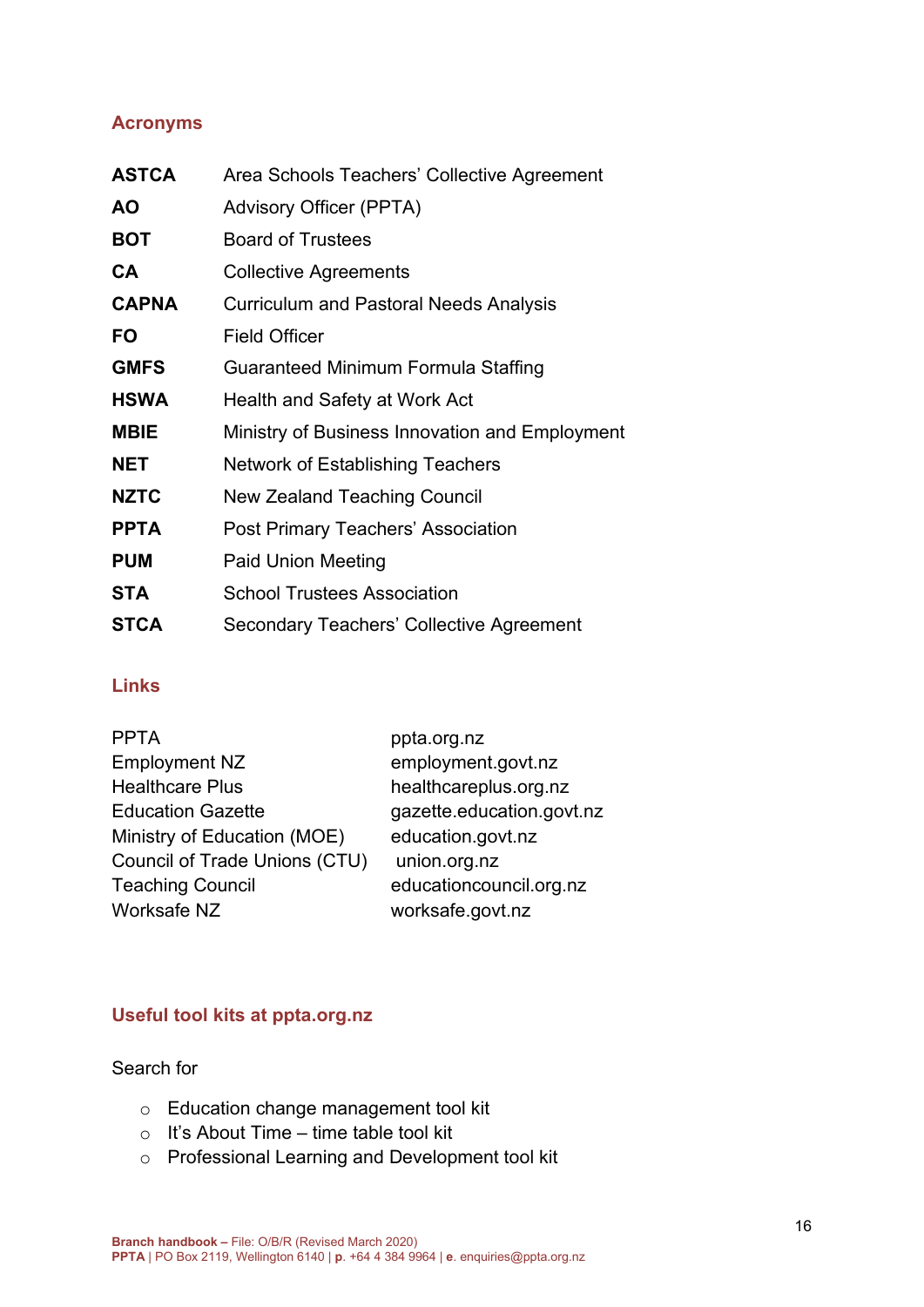# **Important dates for PPTA branches**

| 31 January            | Financial year ends for branches and regions.                                                                                                          |
|-----------------------|--------------------------------------------------------------------------------------------------------------------------------------------------------|
| 1 February            | PPTA year begins. Branch officers should be in place.                                                                                                  |
| February              | Completed branch directory forms should be sent to the<br>PPTA field office.                                                                           |
| February              | Mahi tika dates circulated to branches.                                                                                                                |
| Feb/March             | Branch officers' training held.                                                                                                                        |
| 15 March              | Last date for sending names of branch chair to field office.<br>Branch financial statements should be completed and sent<br>to the regional treasurer. |
| 31 March              | Financial year ends for PPTA national office.                                                                                                          |
| Last Monday of term 3 | Closing date for executive nominations.                                                                                                                |
| Week 1 & 2 of term 4  | Voting closes for executive election.                                                                                                                  |
| <b>Early December</b> | Election of regional officers for the following year. Election<br>of branch officers for following year.                                               |